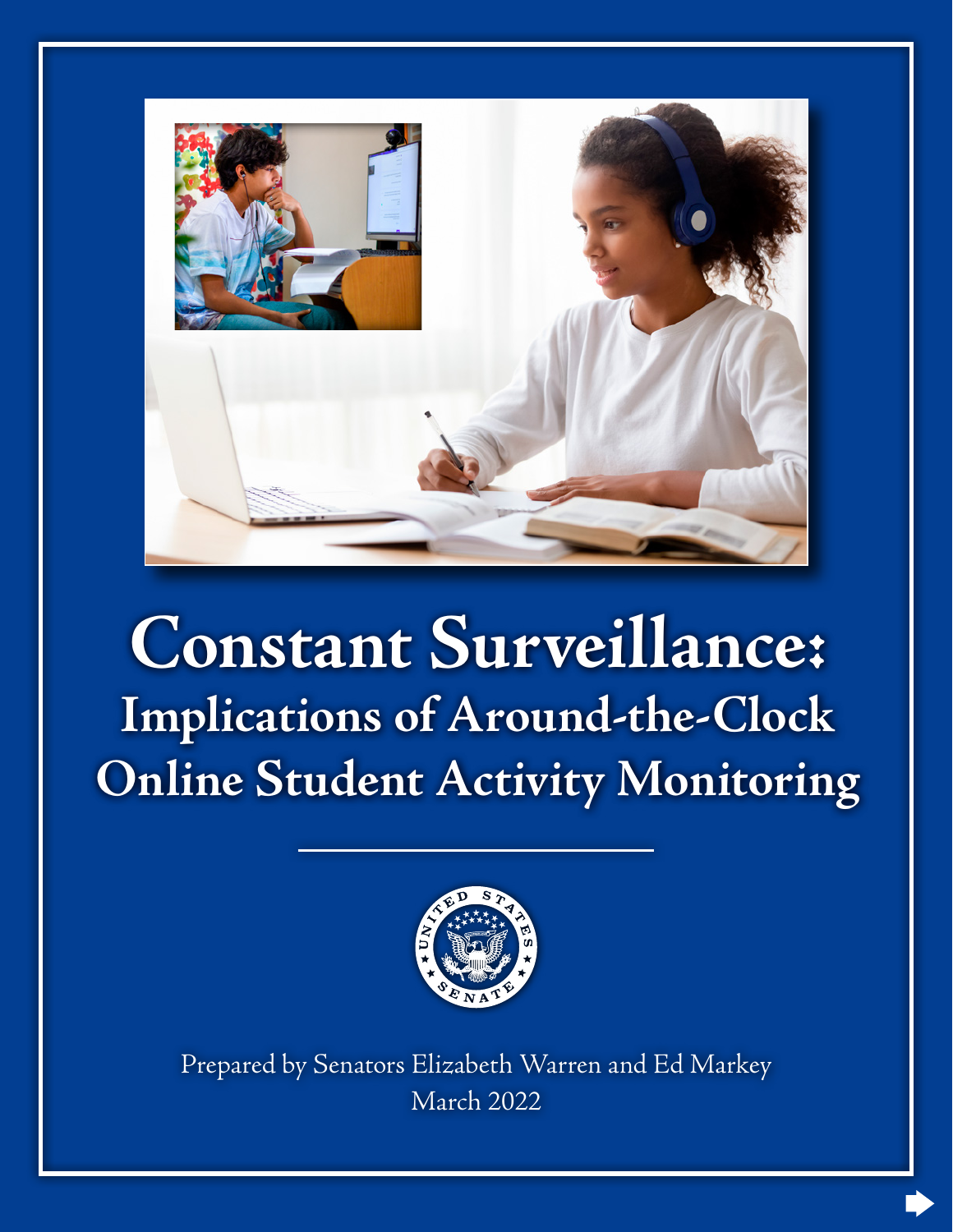# Contents

| A. Student activity monitoring software may be misused for disciplinary<br>purposes and may result in increased contact with law enforcement, |
|-----------------------------------------------------------------------------------------------------------------------------------------------|
| B. Companies have not taken any steps to determine whether student<br>activity monitoring software disproportionately threatens students from |
| C. Schools, parents, and communities are not being appropriately informed                                                                     |
| D. Regulatory and legal gaps exacerbate the risks of student activity                                                                         |
|                                                                                                                                               |
|                                                                                                                                               |

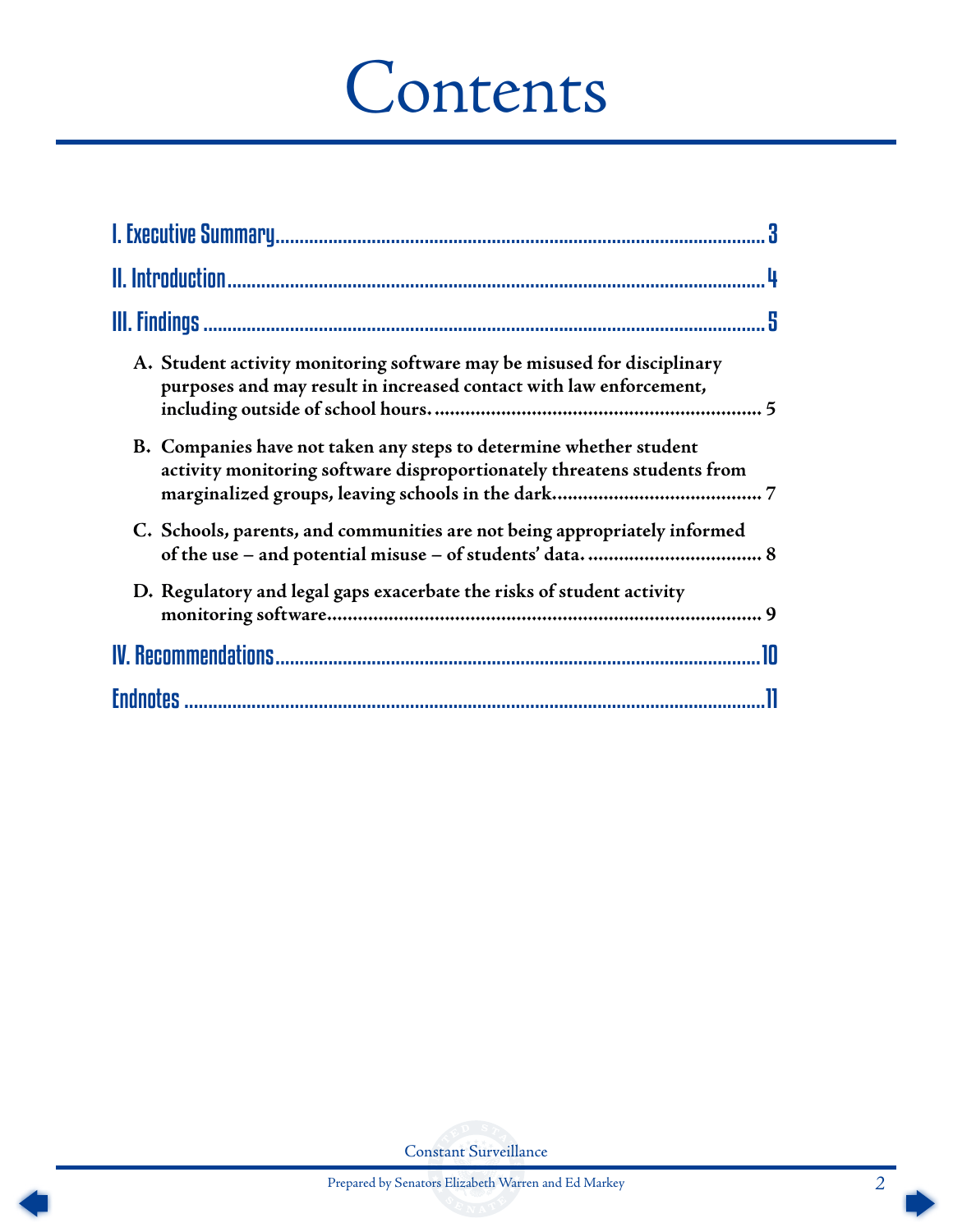## <span id="page-2-0"></span>I. Executive Summary

The coronavirus disease 2019 (COVID-19) pandemic resulted in an explosion of remote learning, which was accompanied by the increased use of online monitoring software. Student activity monitoring tools may use artificial intelligence and algorithmic systems to "provide teachers and schools with the ability to filter web content, monitor students' search engine queries and browsing history, view students' email, messaging, and social media content, view the contents of their screens in real-time, and [use] other monitoring functionality,"**[1](#page-10-0)** to track student activity. Some 81% of teachers in a recent survey indicated that their schools now use at least one type of monitoring software.**[2](#page-10-0)**

Although there are potentially valuable uses of this software, studies have revealed numerous harmful consequences of student surveillance programs that may adversely impact vulnerable populations. Coupled with the increase in usage of these tools among school districts across the country, these findings raise concerns that student activity monitoring software could perpetuate racial and discriminatory biases. In October 2021, Senators Warren and Markey opened an investigation of this online student activity monitoring software, sending letters to four educational technology companies seeking information about the steps each company is taking to ensure the utility of its products and to mitigate discriminatory bias and other potential harms on students.**[3](#page-10-0)**

This report, which contains the results of the investigation, identifies four key findings from the companies' responses:

• **Student activity monitoring software may be misused for disciplinary purposes and result in increased contact with law enforcement.** While the software companies claim that their products are not intended to be used for disciplinary purposes, a survey of teachers found that 43% reported that their schools are using these tools to identify

violations of discipline policies.**[4](#page-10-0)** Moreover, as indicated by the companies' responses, the design of these products and activity monitoring outside of school hours intentionally increases the likelihood of student contact with law enforcement. Several of the companies indicated that in certain cases, flagged activities will result in immediate contact of "law enforcement and/or [the National Center for Missing and Exploited Children],"**[5](#page-10-0)** or "police dispatch for a wellness check."**[6](#page-10-0)** Other companies indicated that some districts opt into immediate contact of law enforcement – either when it is "the only option available"**[7](#page-10-0)** or when they "prefer that we contact public safety agencies directly in lieu of a district contact."**[8](#page-10-0)** These products may be exacerbating the school-to-prison pipeline by increasing the involvement of law enforcement with students.

- **Companies have not taken any steps to determine whether student activity monitoring software disproportionately targets students from marginalized groups, leaving schools in the dark.** Data have long indicated that students from marginalized groups, particularly students of color, face disparities in discipline, and more recent studies indicate that algorithms are more likely to flag language used by people of color and LGBTQ+ students as problematic.**[9](#page-10-0)** However, none of the companies have analyzed their algorithms for bias or even track whether their products over- or under-identify different groups of students, or whether their products are disproportionately targeting students of color, LGBTQ+ students.**[10](#page-10-0)**
- **Schools, parents, and communities are not being appropriately informed of the use – and potential misuse – of the data.** Three of the four monitoring software companies indicated that they do not directly alert students and guardians of their surveillance.**[11](#page-10-0)** Instead, parents and students are forced to rely on school districts' common practices of issuing broad notices stating that devices or networks are monitored or that users have "no reasonable expectation of privacy," which do not provide adequate information to families about the privacy risks from these software monitoring products.**[12](#page-10-0)**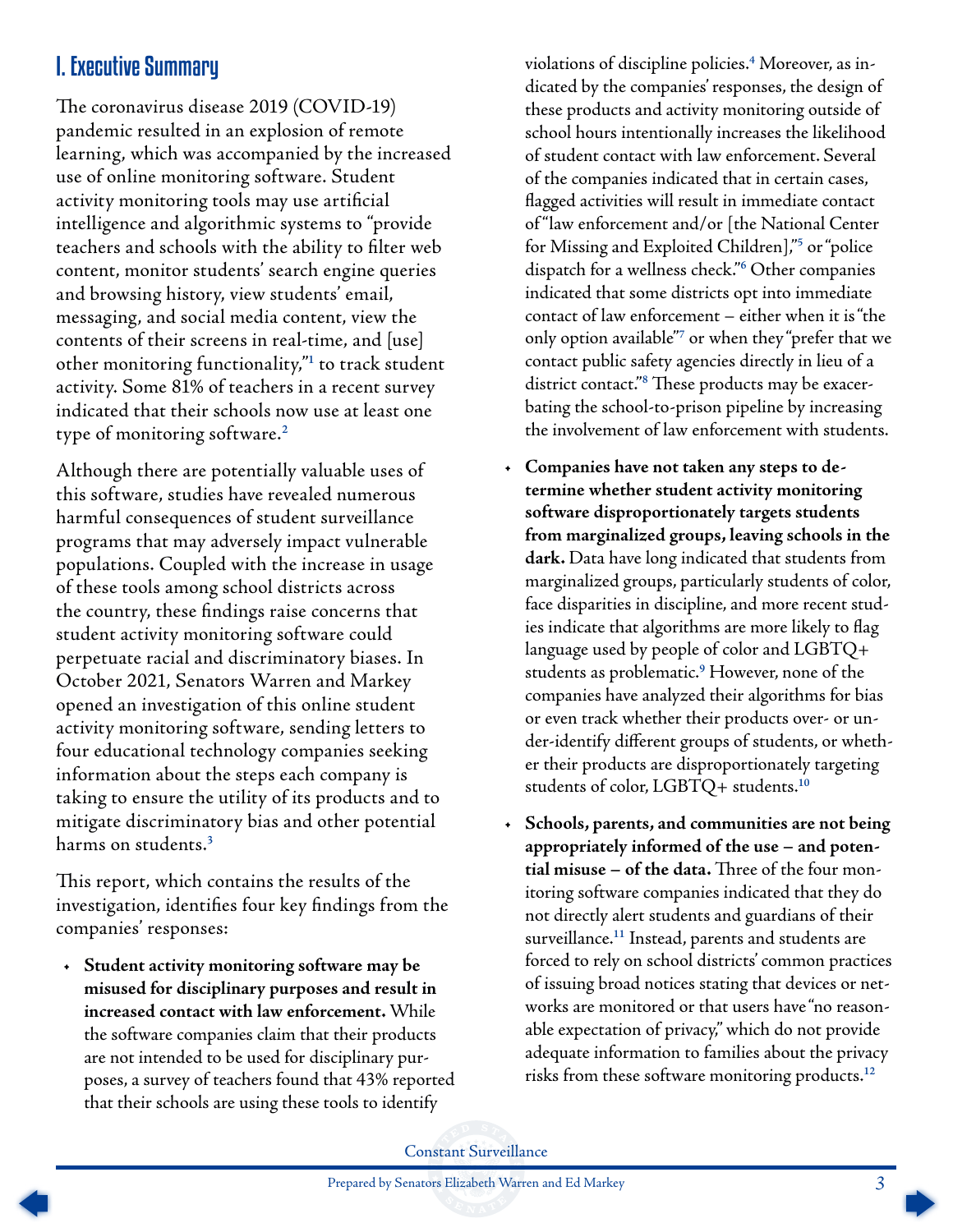<span id="page-3-0"></span>• **Regulatory and legal gaps exacerbate the risks of student activity monitoring software.** The concerns raised in this report regarding the use – and potential misuse – of student data and a lack of clear communication between schools and families demonstrate the need for increased coordination between federal agencies such as the Federal Communications Commission (FCC) and Department of Education (ED) to clarify and evaluate existing guidelines for protecting student safety and privacy. There are gaps in federal laws designed to protect students' online privacy, and there is an urgent need for better data collection to determine whether these products pose risks to students' civil rights, and to address these problems when they are found.

The report makes three recommendations. First, the FCC should issue new guidance related to compliance with the *Children's Internet Protection Act* (CIPA) to provide clarification regarding "monitoring the online activities."**[13](#page-10-0)** Defining this term will better inform school districts about what type of monitoring or filtering is required by the law, what risks schools should consider when using student activity monitoring software, and how to appropriately communicate with parents and families about the use of this software. Second, ED should require local education agencies to track the potential impacts of these tools on students in protected classes, including data on the use of student activity monitoring tools for disciplinary purposes and other disparate effects.

Finally, companies that provide student activity monitoring software should use de-identified demographic data to examine the impact of their algorithms on protected classes of students and transparently share the results. This data would better inform schools and families of the risks and benefits of these products and allow the companies to continually refine their products to ensure that they protect students' safety and civil rights.

## II. Introduction

As the COVID-19 pandemic forced schools into remote learning in early 2020, many school districts began to purchase new technologies to support a remote learning environment.**[14](#page-10-0)** Many plan to continue to use these technologies postpandemic, driven at least in part by increasing pressure to adopt new surveillance technologies as part of school security efforts.**[15](#page-10-0)** Several educational technology companies have taken advantage of this pressure by marketing student activity monitoring software – which includes artificial intelligence and algorithmic systems to track students' online activity – as a tool to keep students safe. Gaggle describes its software as "the most proactive tool in digital student safety,"**[16](#page-10-0)** while Securly promises that its "end-to-end solutions platform helps K-12 schools safeguard students, empower educators, and do more than they ever thought possible."**[17](#page-10-0)** GoGuardian makes similar claims, offering products that will allow schools to "unify [their] filtering, classroom engagement, and school mental health tools into a single suite."**[18](#page-10-0)** Gaggle and Bark for Schools even promote their products as tools that "save[s] student lives."**[19](#page-10-0)**

While the intent of these products, many of which monitor students' online activity around the clock, may be to protect student safety, they raise significant privacy and equity concerns. Studies have highlighted unintended but harmful consequences of student activity monitoring software that fall disproportionately on vulnerable populations: artificial intelligence and algorithmic systems frequently mischaracterize students' activity and flag harmless activity as a "threat," and students from minority or marginalized communities, including students of color and LGBTQ+ students, are far more likely to be flagged.**[20](#page-10-0)** Research has shown that language processing algorithms are less successful at analyzing the language of people of color, especially African American dialects.**[21](#page-10-0)** This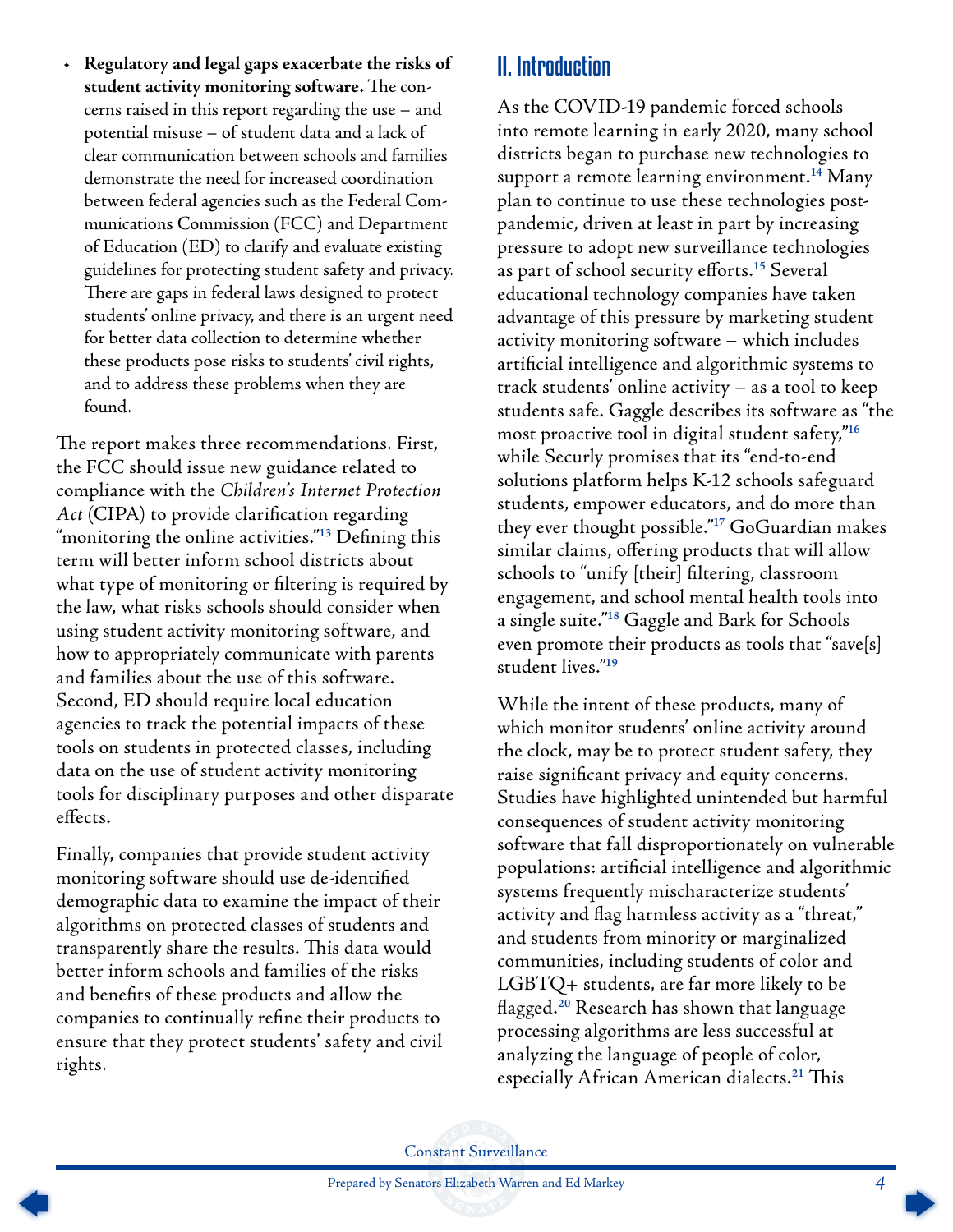<span id="page-4-0"></span>increases the likelihood that Black students and other students of color will be inappropriately flagged for dangerous activity.**[22](#page-10-0)**

Student monitoring software is often included in a suite or package that may include filtering software that also has disproportionate impacts on marginalized groups. According to mental health advocates and experts, **LGBTQ+ students largely prefer to seek help online,[23](#page-10-0) and these monitoring tools' website filtering features frequently prevent them from accessing the health information they seek[24](#page-10-0) by flagging words and phrases related to sexual orientation.[25](#page-10-0)** The impacts of these shortcomings range from disproportionate disciplinary rates of LGBTQ+ students to unintentional outing of LGBTQ+ students to parents and other adults.**[26](#page-11-0)** In March 2021, a student newspaper in Minnesota reported that, as a result of flagged activity by Gaggle, school administrators outed a student to their parents without first talking to or alerting the student.**[27](#page-11-0)**

In response to these concerns, Senators Warren and Markey wrote in October 2021 to four educational technology companies – Gaggle.net, Bark Technologies, GoGuardian, and Securly Inc. – regarding their student activity monitoring software products that use artificial intelligence (AI) and algorithmic systems to monitor students' online activity.**[28](#page-11-0)** In the letters, the Senators questioned whether these products were surveilling students inappropriately, compounding racial disparities in school discipline, and draining resources from more effective student supports. The Senators expressed concern that the student activity monitoring software provided by these companies extends far beyond the requirement in federal laws to restrict online activity to protect children from exploitation and abuse. All four of these companies responded to the information request, and this report contains a summary of the findings from these responses.

## III. Findings

**A. Student activity monitoring software may be misused for disciplinary purposes and may result in increased contact with law enforcement, including outside of school hours.**

A recent analysis by the Center for Democracy and Technology (CDT) found that a majority of teachers and 61% of parents agree that "student online activity monitoring could bring longterm harm to students if it is used to discipline them or is shared and used out of context."**[29](#page-11-0)** Gaggle and GoGuardian both explicitly stated that their products were not intended to be used for discipline or punitive purposes, including to provide disciplinary recommendations.**[30](#page-11-0)** However, **CDT found that 43% of teachers report that these tools are currently used to identify violations of disciplinary policy.[31](#page-11-0)** Research has shown that language processing algorithms are less successful at analyzing language of people of color,**[32](#page-11-0)** increasing the likelihood that students of color are inappropriately flagged for dangerous activity – and ultimately disciplined at higher rates.**[33](#page-11-0)** A school district in Alabama, after beginning to use a social media scanning platform to investigate student accounts, expelled 14 students,**[34](#page-11-0)** 12 of whom were Black students, though only 40% of the total student population is Black.**[35](#page-11-0)** Similarly, one report by Bloomberg highlighted how some schools were monitoring students' online activity for violations of school policies, with one administrator noting that students may be placed in a "penalty box" without access to most online resources for up to an entire semester.**[36](#page-11-0)** School disciplinary measures have a long history of targeting students of color,**[37](#page-11-0)** and these products may contribute to those biases.

Further, **the nature of these products, which in many cases monitor student activity around the clock, allows educators and administrators to track and identify behaviors that may** 

Constant Surveillance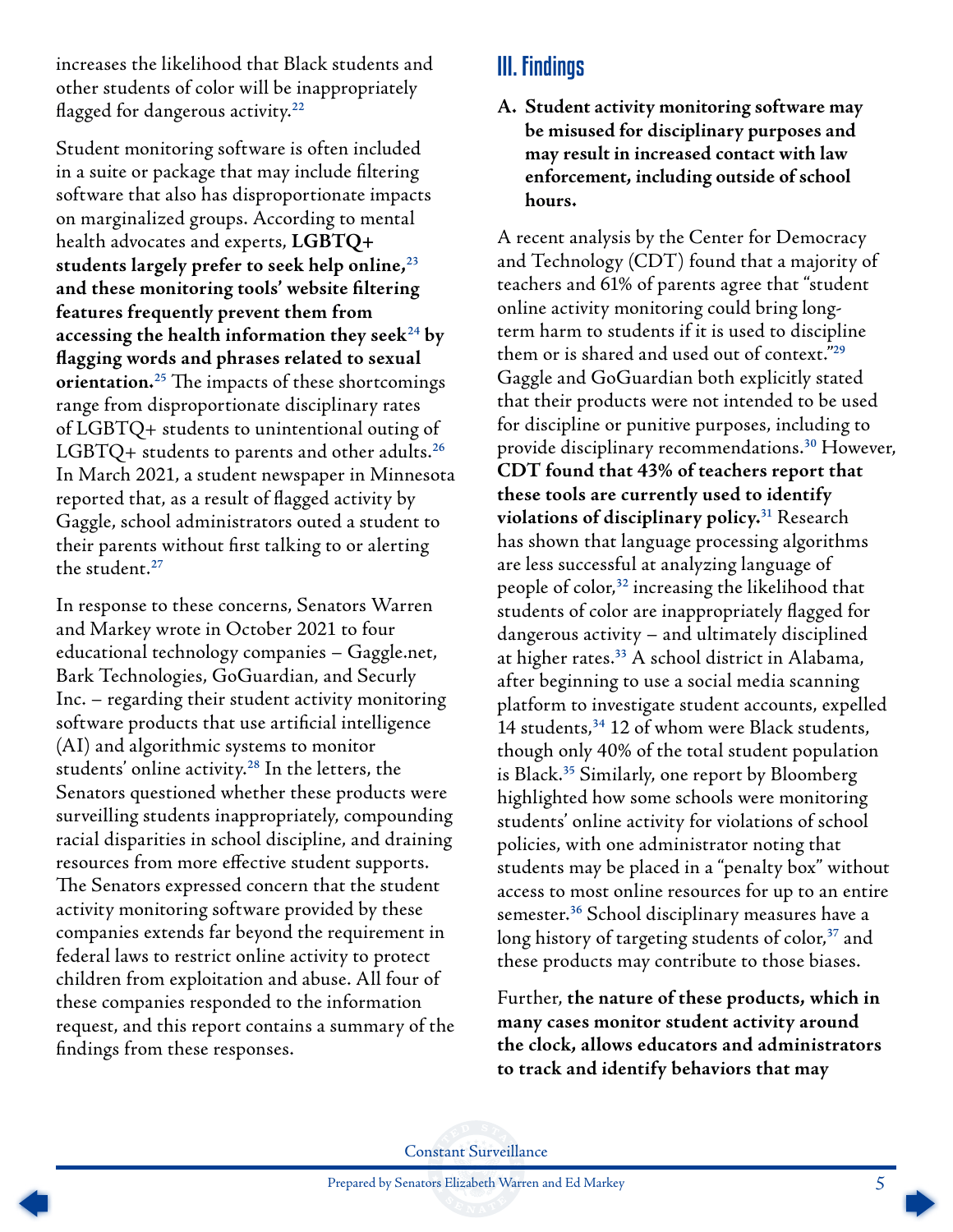<span id="page-5-0"></span>**result in disciplinary action or referrals to law enforcement, even if they occur outside of schools and during non-traditional school hours.** GoGuardian's Admin program has an "Out of School Mode," but the company reported that only 33% of schools use that mode.**[38](#page-11-0)** GoGuardian's Beacon product does not offer an "Out of School Mode," and it continuously monitors activity as long as the student is signed into a school-managed account.**[39](#page-11-0)** The company reported that the majority of alerts are flagged outside of school hours, with the peak volume alert around 5:00-6:00 pm.**[40](#page-11-0)**

Content that is flagged outside of school hours often bypasses school administrators who are unable to respond to flagged activity 24/7. Bark and Gaggle explained that, when an issue is flagged as "imminent," the company will attempt to contact school administrators or district-appointed emergency contacts.**[41](#page-11-0)** But if those contacts do not reply, the company will immediately contact "law enforcement and/or [the National Center for Missing and Exploited Children],"**[42](#page-11-0)** or "police dispatch for a wellness check."**[43](#page-11-0) Other companies, including Bark and Securly, stated that some districts opt into immediate contact of law enforcement – either when they deem that doing so is "the only option available"[44](#page-11-0) or when "districts prefer that we contact public safety agencies directly in lieu of a district contact."[45](#page-11-0)**

**Even more troubling, the companies did not provide information on how many law enforcement contacts their products have triggered, and school districts do not publicly disclose this information, making it impossible to know how many students have interacted with law enforcement as a result of student activity monitoring software.** During a recent survey, CDT found that the majority of parents are very or somewhat concerned about student data being shared with law enforcement: "When asked about student data being shared with law

enforcement, 61 percent of parents expressed that they were very or somewhat concerned; disaggregated by race, 69 percent of Black parents, 54 percent of Hispanic parents, and 62 percent of white parents expressed these concerns."**[46](#page-11-0)**

This direct contact with law enforcement, and a reliance on tools that increase the use of law enforcement in school discipline and safety practices is concerning: **the presence of law enforcement in schools and school police officers have been linked to increased arrests for noncriminal behavior, exacerbating the school-to-prison pipeline.[47](#page-11-0)** School police officers, or school resource officers, are "sworn law-enforcement officers with arrest powers" that work in school settings, and the vast majority are armed.**[48](#page-11-0)** Baltimore City schools use the GoGuardian software, and a Baltimore City Councilperson, Ryan Dorsey, tweeted that the school district "monitors students' Chrome books for keyword searches indicating interest in self-harm, and then sends police – not qualified professionals – to intervene."**[49](#page-11-0)** During the school day, GoGuardian alerts are sent to school-based clinicians, but are monitored by school police resource officers during after-school hours, weekends, and holidays.**[50](#page-11-0)** Reports confirm that the city's use of GoGuardian software has resulted in police being sent to children's homes in response to their use of flagged keywords.**[51](#page-11-0)** As of October 2021, GoGuardian had sent 786 alerts from the company's Beacon product, and school police had been sent to students' homes a dozen times.**[52](#page-11-0)**

**Surveillance outside of school hours is most likely to affect low-income students, who are more reliant on school-issued devices with these products already installed and less likely to be able to evade constant surveillance through the use of personal devices.** GoGuardian explained that, "on personal devices owned by the student or family, the student and/or parent has the ability to disable Admin or Beacon by signing out of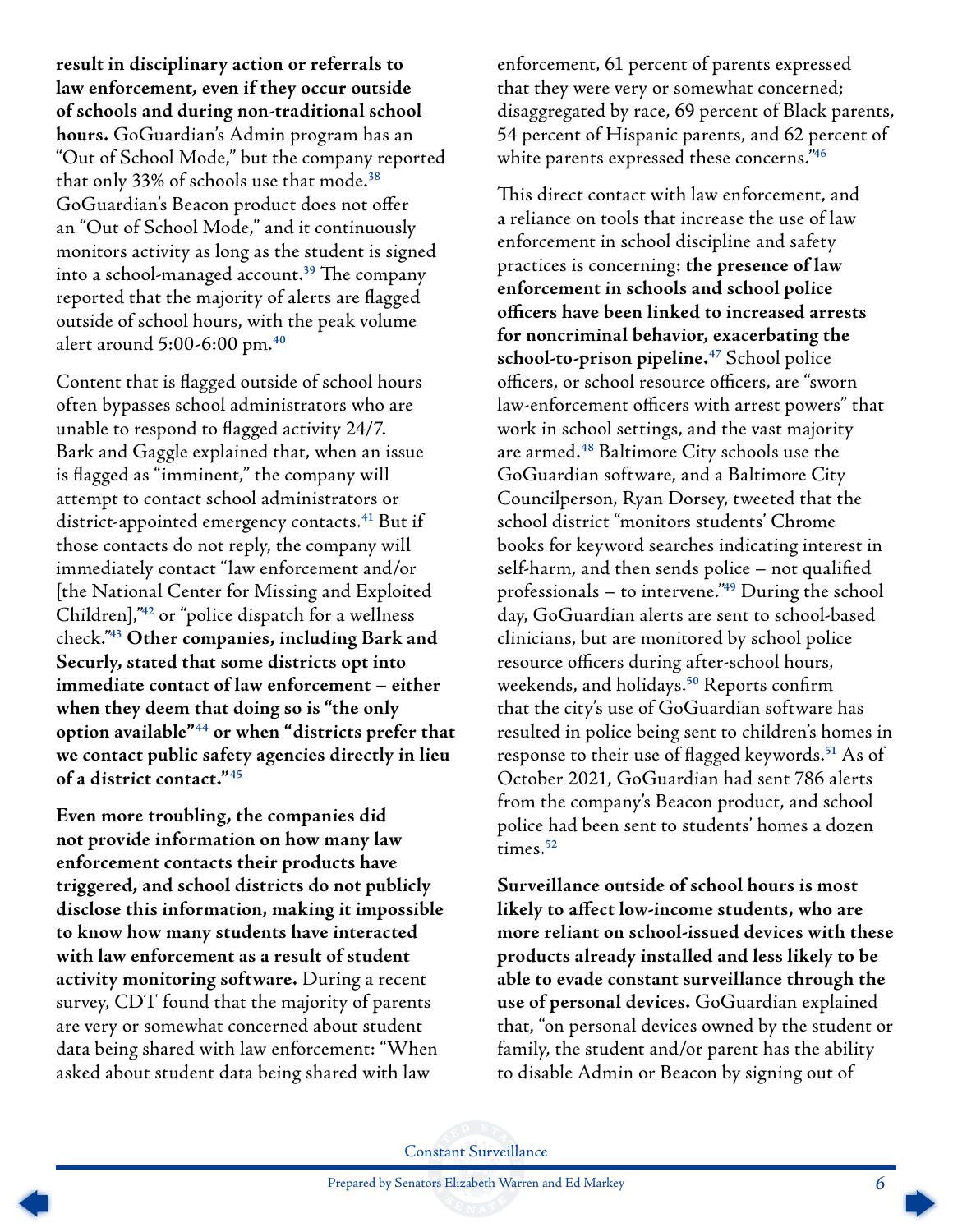<span id="page-6-0"></span>the school-managed account."**[53](#page-11-0)** Securly similarly stated that "schools deploy these tools only on school devices, school email systems, and school document systems."**[54](#page-11-0)** One school district even offers a "lease to own" program for school devices, allowing families who purchase a school device to turn off the monitoring software outside of school hours – but this is an opportunity only available to those who can afford to purchase a device.**[55](#page-11-0)** As a result, students without access to personal devices – and the ability to disable these monitoring products – will be monitored at higher rates than students with access to personal devices.

#### **B. Companies have not taken any steps to determine whether student activity monitoring software disproportionately threatens students from marginalized groups, leaving schools in the dark.**

Despite evidence that students from marginalized groups, particularly students of color, face disparities in discipline, the software companies do not track the impact of their products by race and ethnicity,**[56](#page-12-0)** meaning that they have no way of identifying or rectifying adverse impacts. In one response, Bark acknowledged the history of bias in school discipline issues, while asserting – without evidence – that its product has "substantially less bias than school personnel."**[57](#page-12-0)** Similarly, the companies indicated that they are unable to identify these occurrences or determine whether LGBTQ+ students are disproportionately affected by their products. **Indeed, all four companies stated that they are unable to track disparate impacts of their products.**

All four companies cited privacy concerns as reasons they are not conducting studies on the bias or potential harmful effects of their products.**[58](#page-12-0)** GoGuardian stated, "To protect the privacy of students, Admin and Beacon do not collect student-level demographic data."**[59](#page-12-0)** The company continued, "Because the products are designed to collect minimal [personally identifiable information], GoGuardian cannot

currently perform rigorous and precise analyses of algorithmic biases related to any studentlevel demographic or socio-economic data."**[60](#page-12-0)** Similarly, Bark stated, "Because we do not collect any student sexual identity or preference information, we cannot analyze results by protected class." Securly similarly explained, "We do not collect data on student's race, ethnicity, or sexual orientation and therefore do not have access to information on how many flagged incidents come from students of color and/or LGBTQ+ students."**[61](#page-12-0)** And in response to the question regarding how the company tracks disproportionate effects on students in a protected class, the company replied, "We do not track that information."**[62](#page-12-0)** Finally, while Gaggle's CEO recently stated, "We're doing everything we can to make sure that we don't have any bias in our algorithms and our decision-making,"**[63](#page-12-0)** the company's response indicated that the company is unable to track disparate impacts on marginalized students, stating, "We have no context or background on students when we first identify potential issues, ensuring that all students get the support they need – regardless of demographic factors like race, income level, or sexual orientation."**[64](#page-12-0)**

But these excuses for the companies' failure do not make sense. Per their responses, all four of these companies are already collecting extremely sensitive personally identifiable information about students (e.g. whether a student is considering self-harm), so they could easily pair that sensitive information with student demographics to better understand if their product is inflicting disproportionate harm on students.**[65](#page-12-0)** Moreover, in order for them to monitor student activity on behalf of school districts, school districts must maintain direct control of this information, which is typically accomplished through a data sharing agreement. Companies could add a limited set of student demographic variables like race and income to this agreement, and this information by comparison is less sensitive than some of the information these companies already collect.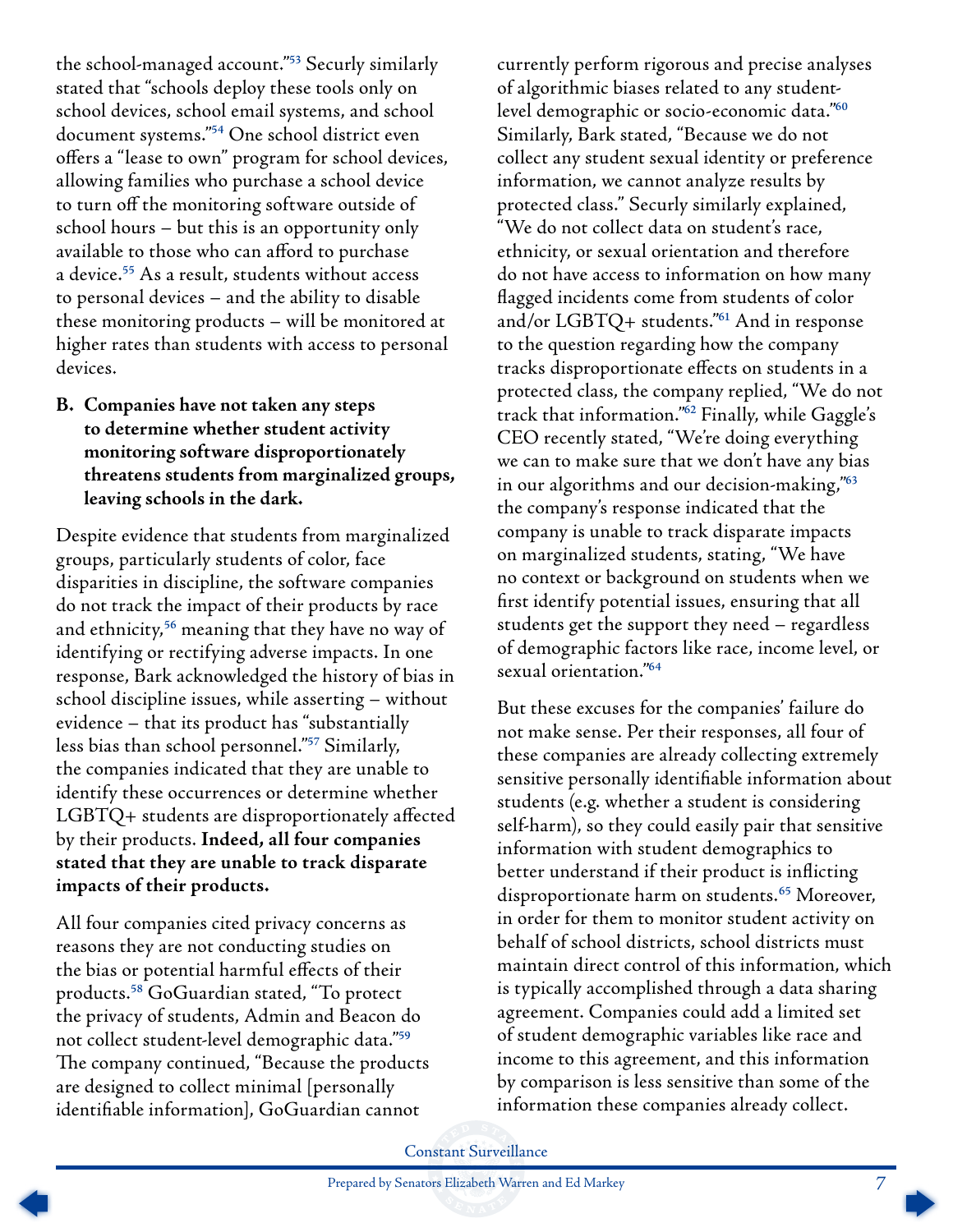<span id="page-7-0"></span>Additionally, the companies would not need to retain individual-level student demographics as nearly all of the companies described their processes for training the artificial intelligence and processing systems, which involve collecting and de-identifying personally identifiable data. **The companies explicitly stated that they use aggregated or de-identified data to train their products.[66](#page-12-0) The same process of collecting aggregated data that includes student demographics and removing identifying information could also be used to study the disparate effects of these surveillance products on students in protected classes, either for all students using the product or for a representative sample.**

Nonetheless, the companies claim that they are unable to collect and use data to evaluate the bias of their products. This refusal to examine whether their algorithms reflect racial and societal biases ensures that schools and families will remain in the dark about any disproportionate impacts of surveillance on different protected groups of students. **Recent studies indicate that algorithms are more likely to flag language used by people of color and LGBTQ+ students as problematic.[67](#page-12-0)** One study found that popular AI models were one-and-a-half times more likely to label tweets written by African Americans as offensive and twice as likely to flag tweets written in African American English.**[68](#page-12-0)** Another study examined racial bias in hate speech detection datasets, and found similar evidence of racial bias against Black speech.**[69](#page-12-0)**

#### **C. Schools, parents, and communities are not being appropriately informed of the use – and potential misuse – of students' data.**

Many schools rely on these software monitoring products, installing them on all school-issued devices and accounts, while failing to adequately communicate to parents and students the extent of the products' capabilities and the potential harm they may cause. **One in four parents surveyed by the CDT report that they are "not sure" if their** 

**school uses monitoring software.[70](#page-12-0)** This suggests that school districts' common practice of issuing broad notices stating that devices or networks are monitored or that users have "no reasonable expectation of privacy" is not providing adequate information to families about the privacy risks from the software monitoring products they use.**[71](#page-12-0)**

Three of the four software monitoring companies indicated that they do not directly alert students and guardians of their surveillance.**[72](#page-12-0)** Bark stated that it "encourage[s] schools to be fully transparent with students and their parents about the usage of [its] products"**[73](#page-12-0)**; Gaggle stated that it "makes available to schools and school districts the information that they need to provide sufficient notice to parents"**[74](#page-12-0)**; and Securly stated it "provides a parent kit to all districts," "strongly encourage[s] these districts to send these kits to parents at the beginning of each school year," and "posts privacy policies, terms of use, and related materials to its website that outline how [the company] processes data among other things."**[75](#page-12-0)** Bark and Securly also cited an inability to dictate how schools communicate with their students and parents and an indirect relationship with parents and students to justify their approaches.**[76](#page-12-0)**

GoGuardian was the only company that affirmatively indicates when the technology is deployed and active on a device, via a GoGuardian Shield icon that appears in the device's toolbar.**[77](#page-12-0)** GoGuardian also reported employing a session indicator that persistently appears on the browser window of school-managed devices, accounts, and networks to remind users that the device, account, or network is being monitored.**[78](#page-12-0)** Like other companies, GoGuardian also provides schools with template parent letters that encourage schools to send technology acceptable use agreements to parents and students, and has a privacy and trust resource center available on their website.**[79](#page-12-0)**

Students also expressed limited awareness of potential privacy implications around the use of this technology – and those that were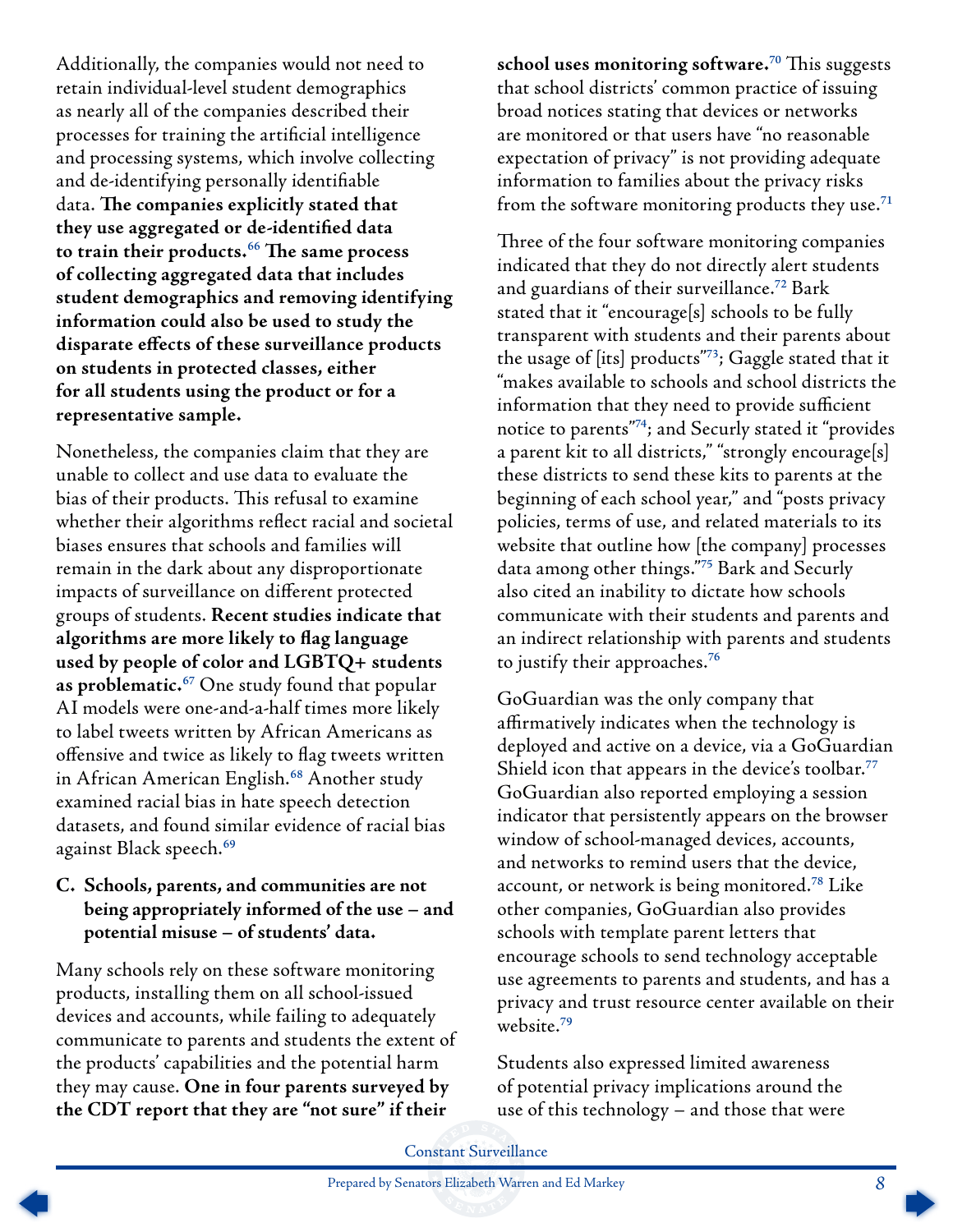<span id="page-8-0"></span>aware indicated that they are self-censoring in response.**[80](#page-12-0) Fifty eight percent of students surveyed agreed with the statement, "I do not share my true thoughts or ideas because I know what I do online is being monitored."[81](#page-12-0) And 80 percent of students reported being "more careful about what I search online when I know what I do online is being monitored."[82](#page-12-0)** When discussing his school's use of GoGuardian, one student stated, "I know everything I type into Google Docs is being sent to an algorithm to see if I have suicidal tendencies, so I have to rethink what I'm doing."**[83](#page-12-0)** These findings raise concerns that students may be hesitant to search and access important online resources, including those related to mental health, if they are fearful that searches will result in flagged activity and, potentially, disciplinary action or other unintended consequences.**[84](#page-13-0)**

Further, when asked if families are able to opt out of online monitoring, all four companies stated that the decision is up to school districts, who are able to implement opt-out policies at their discretion.**[85](#page-13-0)** This is aligned with the companies' largely hands-off approaches to family communication. Overall, beyond publicly available or vague guidance, the companies do not have specific communication plans or requirements for school districts that use their software to inform students and their families about their use – and potential misuse – of student data.

#### **D. Regulatory and legal gaps exacerbate the risks of student activity monitoring software.**

School districts' intent in using student monitoring software to promote student safety is important.**[86](#page-13-0)** However, as this report has highlighted, there are significant concerns regarding the use – and potential misuse – of student data and a lack of clear communication between schools and families. **These risks show the need for increased coordination between federal agencies to protect student safety and privacy.**

The *Family Educational Rights and Privacy Act* (FERPA) protects the privacy of student education records, such as grades, transcripts, and contact information.**[87](#page-13-0)** However, student data such as browsing history and online activity may not be covered by this protection. There is currently no federal law designed to comprehensively protect students' online privacy.

Many education agencies purport to use student activity monitoring software as a compliance tool for the *Children's Internet Protection Act* (CIPA).**[88](#page-13-0)** CIPA was intended to address concerns about children's access to obscene or harmful content over the Internet, and requires schools and libraries that receive federal funding to filter and monitor online activity to prevent children from accessing "visual depictions" that are constitutionally obscene, child pornography, or "harmful to minors."**[89](#page-13-0)** CIPA is implemented by the Federal Communications Commission (FCC), which establishes rules for districts regarding what filtering and monitoring activity is necessary and appropriate.

However, these rules are not designed to address the myriad risks posed by student monitoring software, and the software's data collection is used for purposes that extend well beyond CIPA. For example, Securly indicated that "Congress' direction for always-on monitoring of school computers for harmful materials helps to protect students,"**[90](#page-13-0)** though it is important to note that there is no language in CIPA that requires "always-on" monitoring. The company then states, "Securly's Filter product provides the traditional web filtering required by CIPA, but this is just a portion of the services that Securly offers to help schools protect students."**[91](#page-13-0)** The company explained that its other surveillance programs, including Auditor and 24, are offered "not as CIPA compliance solutions but rather as tools that help schools monitor for indicators that could signal these behaviors," such as signs of anxiety or depression.**[92](#page-13-0)** Because of the lack of clarity in the definition of "monitoring the online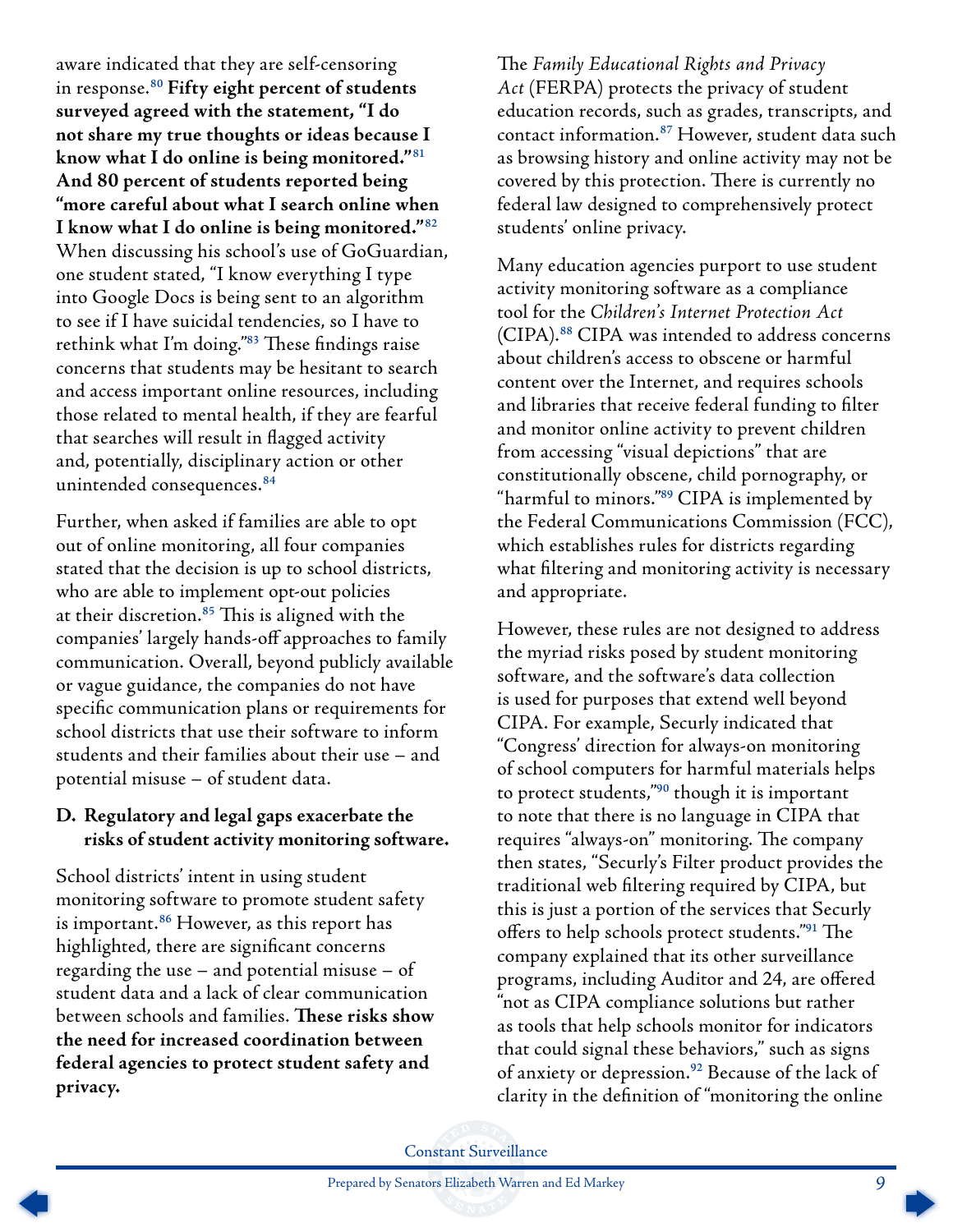<span id="page-9-0"></span>activities"**[93](#page-13-0)** and an absence of regulations to prevent these products' unintended consequences, school districts believe that constant monitoring of student activity is required by CIPA,**[94](#page-13-0)** when in fact it goes well beyond the original purpose of the law.

In addition, the lack of information regarding potential biases and disproportionate impacts on marginalized student groups raises concerns that student activity monitoring software could interfere with students' civil rights. Title IV of the *Civil Rights Act of 1964* prohibits discrimination based on race, color, and national origin, and Title IX of the Education Amendments of 1972 prohibits sex discrimination in educational institutions, including discrimination based on sexual orientation and gender identity.**[95](#page-13-0)** Both statutes also protect students from policies or practices that may have disparate impacts on students due to their race, sex, or gender identities.**[96](#page-13-0) If student surveillance products lead to disproportionate discipline and increased contact with law enforcement for students of color and LGBTQ+ students, then they may violate schools' obligations of equal access to education for these student groups.**

### IV. Recommendations

Absent federal action, these surveillance products may continue to put students' civil rights, safety, and privacy at risk. Given these risks, the federal government should seek methods to track the potential impacts of student surveillance technology on students in protected classes, clarify the definition of "monitoring the online activities" as mentioned in CIPA,**[97](#page-13-0)** and work to ensure that products used by schools maintain student safety and privacy.

First, the FCC should issue new guidance related to CIPA compliance. The FCC has issued guidance twice since the passage of CIPA, in 2001 and 2011,**[98](#page-13-0)** but has yet to provide clarification regarding "monitoring the online activities."**[99](#page-13-0)**

Defining this term will better inform school districts by providing them with increased clarification regarding CIPA, including what type of monitoring or filtering is required by the law, risks that schools should consider when using student activity monitoring software, and appropriate communication with parents and families.

Second, the Department of Education (ED) should require local education agencies to track the potential impacts of these tools on students in protected classes. ED already uses existing surveys, such as the Civil Rights Data Collection, to identify disproportionate rates of discipline for students of color and students with disabilities.**[100](#page-13-0)** Similarly, it should collect data on the use of student activity monitoring tools for disciplinary purposes and other disparate effects. Proposed Civil Rights Data Collection questions this year will already collect data on remote learning. As school districts emerge from the pandemic and re-examine the use of remote learning tools, including student activity monitoring software, the addition of questions related to potential biases and harmful effects of student activity monitoring software would provide meaningful insight into privacy and equity implications these tools have on students.

Finally, companies that provide student activity monitoring software should use de-identified demographic data to examine the impact of their algorithms on protected classes of students and transparently share the results. This data would better inform schools and families of the risks and benefits of these products and allow the companies to continually refine their products to ensure that they protect students' safety and civil rights.

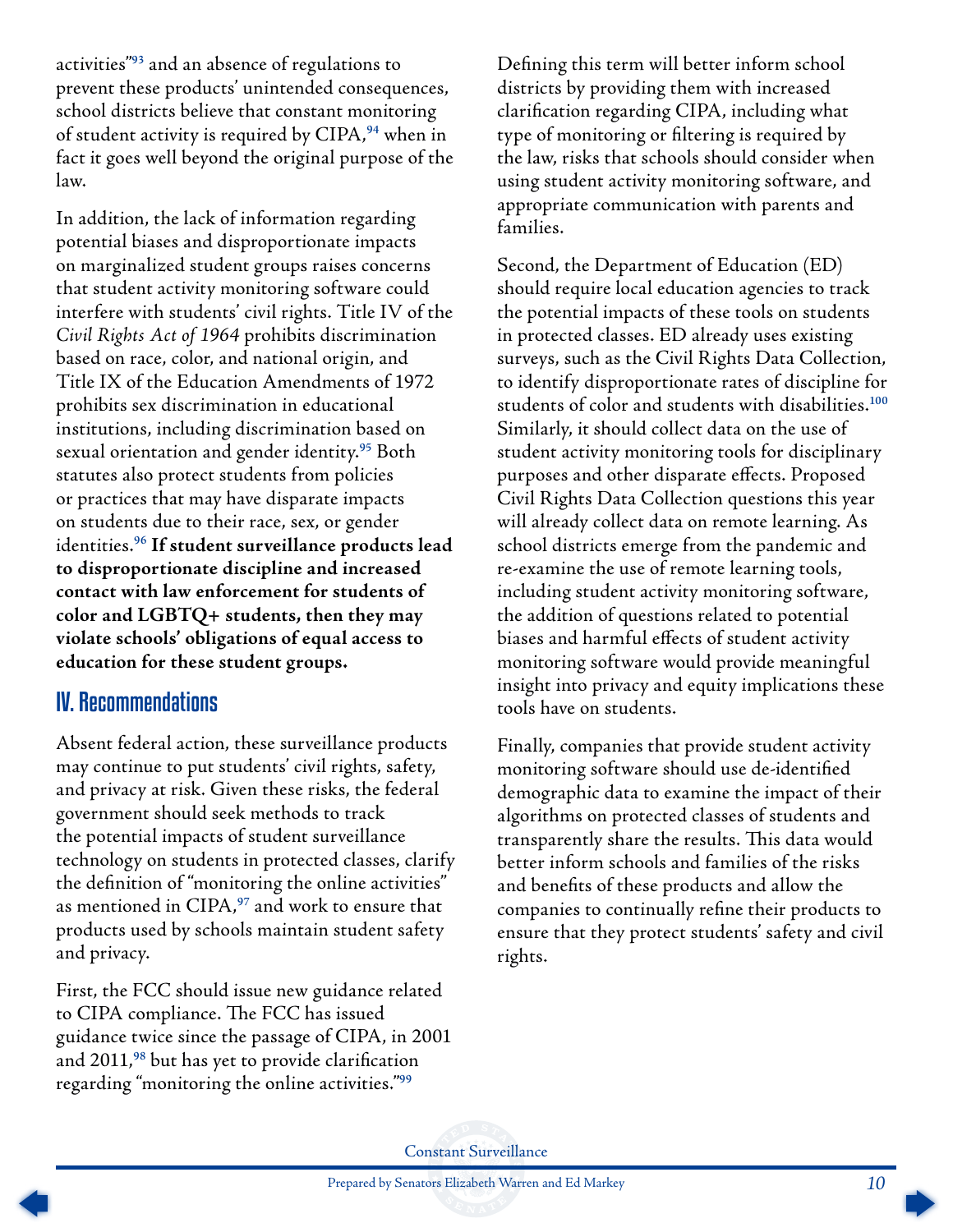## <span id="page-10-0"></span>**Endnotes**

- [1](#page-2-0) Center for Democracy and Technology, "Student Activity Monitoring Software: Research Insights and Recommendations," September 21, 2021, pp. 1, [https://cdt](https://cdt.org/wp-content/uploads/2021/09/Student-Activity-Monitoring-Software-Research-Insights-and-Recommendations.pdf) [.org/wp-content/uploads/2021/09/Student-Activity-Monitoring-Software-Research-Insights-and-Recommendations.pdf.](https://cdt.org/wp-content/uploads/2021/09/Student-Activity-Monitoring-Software-Research-Insights-and-Recommendations.pdf)
- [2](#page-2-0) Center for Democracy and Technology, "Student Activity Monitoring Software: Research Insights and Recommendations," September 21, 2021, pp. 2, [https://cdt](https://cdt.org/wp-content/uploads/2021/09/Student-Activity-Monitoring-Software-Research-Insights-and-Recommendations.pdf) [.org/wp-content/uploads/2021/09/Student-Activity-Monitoring-Software-Research-Insights-and-Recommendations.pdf.](https://cdt.org/wp-content/uploads/2021/09/Student-Activity-Monitoring-Software-Research-Insights-and-Recommendations.pdf)
- [3](#page-2-0) Office of Senator Elizabeth Warren, "Warren, Markey, Blumenthal Raise Concerns About Discriminatory Bias in EdTech Student Surveillance Platforms and Harmful Effects on Students' Mental Health," October 4, 2021, [https://www.warren.senate.gov/oversight/letters/warren-](https://www.warren.senate.gov/oversight/letters/warren-markey-blumenthal-raise-concerns-about-discriminatory-bias-in-edtech-student-surveillance-platforms-and-harmful-effects-on-students-mental-health)markey-blumenthal-raise-concerns-about [-discriminatory-bias-in-edtech-student-surveillance-platforms-and-harmful-effects-on-students-mental-health.](https://www.warren.senate.gov/oversight/letters/warren-markey-blumenthal-raise-concerns-about-discriminatory-bias-in-edtech-student-surveillance-platforms-and-harmful-effects-on-students-mental-health)
- [4](#page-2-0) Center for Democracy and Technology, "Views on Student Activity Monitoring Software: Research and analysis from online surveys of teachers, parents, and students," September 2021, pp. 7, [https://cdt.org/wp-content/uploads/2021/09/Student-Activity-Monitoring-Software-](https://cdt.org/wp-content/uploads/2021/09/Student-Activity-Monitoring-Software-Polling-Research-Slides.pdf)Polling-Research-Slides.pdf.
- [5](#page-2-0) Letter from Bark to Senator Elizabeth Warren, October 22, 2021, [https://www.warren.senate.gov/download/](https://www.warren.senate.gov/download/bark_-letter-to-senators-warren-markey-and-blumenthal)bark -letter-to-senators-warren-markey-and [-blumenthal.](https://www.warren.senate.gov/download/bark_-letter-to-senators-warren-markey-and-blumenthal)
- [6](#page-2-0) Letter from Gaggle to Senator Elizabeth Warren, October 12, 2021, https://www.warren.senate.gov/download/gaggle\_senate\_response\_letter\_10\_12\_21.
- [7](#page-2-0) Letter from Bark to Senator Elizabeth Warren, October 22, 2021, [https://www.warren.senate.gov/download/](https://www.warren.senate.gov/download/bark_-letter-to-senators-warren-markey-and-blumenthal)bark -letter-to-senators-warren-markey-and [-blumenthal.](https://www.warren.senate.gov/download/bark_-letter-to-senators-warren-markey-and-blumenthal)
- [8](#page-2-0) Letter from Securly to Senator Elizabeth Warren, October 15, 2021, [https://www.warren.senate.gov/download/securly-senate-response-](https://www.warren.senate.gov/download/securly-senate-response-final)final.
- [9](#page-2-0) Paul G. Allen School of Computer Science & Engineering, University of Washington, Machine Learning Department, Carnegie Mellon University, and Allen Institute for Artificial Intelligence, "The Risk of Racial Bias in Hate Speech Detection," Maarten Sap, Dallas Card, Saadia Gabriel, Yejin Choi, Noah A. Smith, July 2019, [https://homes.cs.washington.edu/~msap/pdfs/](https://homes.cs.washington.edu/~msap/pdfs/sap2019risk.pdf)sap2019risk.pdf; arXiv, Cornell University, "Racial Bias in Hate Speech and Abusive Language Detection Datasets," Thomas Davidson, Debasmita Bhattacharya, Ingmar Weber, May 2019, [https://arxiv.org/pdf/1905.12516.pdf.](https://arxiv.org/pdf/1905.12516.pdf)
- [10](#page-2-0) "Letter From Gaggle to Senator Elizabeth Warren, October 12, 2021, [https://www.warren.senate.gov/download/gaggle\\_senate\\_response\\_letter\\_10\\_12\\_21;](https://www.warren.senate.gov/download/gaggle_senate_response_letter_10_12_21) "Letter From Securly to Senator Elizabeth Warren, October 15, 2021, [https://www.warren.senate.gov/download/securly-senate-response-](https://www.warren.senate.gov/download/securly-senate-response-final)final; "Letter from Bark to Senator Elizabeth Warren, October, 22, 2021, [https://www.warren.senate.gov/download/](https://www.warren.senate.gov/download/bark_-letter-to-senators-warren-markey-and-blumenthal)bark\_-letter-to-senators-warren-markey-and-blumenthal.; "Letter From GoGuardian to Senator Elizabeth Warren, October 26, 2021, [https://www.warren.senate.gov/download/goguardian-response-\\_-re\\_edtech-letter](https://www.warren.senate.gov/download/goguardian-response-_-re_edtech-letter).
- [11](#page-2-0) Letter from Gaggle to Senator Elizabeth Warren, October 12, 2021, [https://www.warren.senate.gov/download/gaggle\\_senate\\_response\\_letter\\_10\\_12\\_21;](https://www.warren.senate.gov/download/gaggle_senate_response_letter_10_12_21) Letter from Securly to Senator Elizabeth Warren, October 15, 2021, [https://www.warren.senate.gov/download/securly-senate-response-](https://www.warren.senate.gov/download/securly-senate-response-final)final; Letter from Bark to Senator Elizabeth Warren, October 22, 2021, [https://www.warren.senate.gov/download/](https://www.warren.senate.gov/download/bark_-letter-to-senators-warren-markey-and-blumenthal)bark\_-letter-to-senators-warren-markey-and-blumenthal.
- [12](#page-2-0) Center for Democracy and Technology, "Student Activity Monitoring Software: Research Insights and Recommendations," September 2021, pp. 6, [https://cdt.org](https://cdt.org/wp-content/uploads/2021/09/Student-Activity-Monitoring-Software-Research-Insights-and-Recommendations.pdf) [/wp-content/uploads/2021/09/Student-Activity-Monitoring-Software-Research-Insights-and-Recommendations.pdf](https://cdt.org/wp-content/uploads/2021/09/Student-Activity-Monitoring-Software-Research-Insights-and-Recommendations.pdf).
- [13](#page-3-0) 47 U.S.C. § 254(h)(5)(B).
- [14](#page-3-0) New York Times, "Online Schools Are Here to Stay, Even After the Pandemic," Natasha Singer, April 11, 2021, [https://www.nytimes.com/2021/](https://www.nytimes.com/2021/04/11/technology/remote-learning-online-school.html)04/11/technology [/remote-learning-online-school.html](https://www.nytimes.com/2021/04/11/technology/remote-learning-online-school.html).
- [15](#page-3-0) Washington Post, "How the pandemic is reshaping education," Donna St. George, Valerie Strauss, Laura Meckler, Joe Heim, and Hannah Natanson, March 15, 2021, <https://www.washingtonpost.com/education/2021/03/15/pandemic-school-year-changes/>; KQED, "When School Safety Becomes School Surveillance," Anya Kamenetz and Jessica Bakeman, September 12, 2019, https://www.kqed.org/mindshift/54396[/when-school-safety-becomes-school-surveillance](https://www.kqed.org/mindshift/54396/when-school-safety-becomes-school-surveillance); Washington Post, "Mass school closures in the wake of the coronavirus are driving a new wave of student surveillance," Drew Harwell, April 1, 2020, [https://www](https://www.washingtonpost.com/technology/2020/04/01/online-proctoring-college-exams-coronavirus/). .washingtonpost.com/technology/2020/04[/01/online-proctoring-college-exams-coronavirus/](https://www.washingtonpost.com/technology/2020/04/01/online-proctoring-college-exams-coronavirus/).
- [16](#page-3-0) Gaggle, "Gaggle Safety Management," [https://www.gaggle.net/safety-management?](https://www.gaggle.net/safety-management?hsCtaTracking=6a2495bb-4095-4ea0-8238-60e5a008e2bc%7C1dbd8599-9c0b-404d-b939-1dce1151042f)hsCtaTracking=6a2495bb-4095-4ea0-8238-60e5a008e2bc%7C1dbd8599 -9c0b-404d-b939-[1dce1151042f](https://www.gaggle.net/safety-management?hsCtaTracking=6a2495bb-4095-4ea0-8238-60e5a008e2bc%7C1dbd8599-9c0b-404d-b939-1dce1151042f).
- [17](#page-3-0) Securly, "Securly," [https://www.securly.com/.](https://www.securly.com/)
- [18](#page-3-0) GoGuardian, "GoGuardian,"<https://www.goguardian.com/>.
- [19](#page-3-0) Gaggle, "Gaggle,"<https://www.gaggle.net/>; Bark for Schools, "Content Monitoring for G Suite and Microsoft 365," https://www.bark[.us/schools/computer](https://www.bark.us/schools/computer-content-monitoring) [-content-monitoring](https://www.bark.us/schools/computer-content-monitoring).
- [20](#page-3-0) Center for Democracy and Technology, "Algorithmic Systems in Education: Incorporating Equity and Fairness when Using Student Data," Hannah Quayde la Vallee and Natasha Duarte, August 2019, pp. 12, [https://cdt.org/wp-content/uploads/2019/08/2019-08-08-Digital-Decision-](https://cdt.org/wp-content/uploads/2019/08/2019-08-08-Digital-Decision-making-Brief-FINAL.pdf)making-Brief-FINAL.pdf; Buzzfeed News, "Gaggle Knows Everything About Teens And Kids In School," Caroline Haskins, November 1, 2019, https://www.[buzzfeednews](https://www.buzzfeednews.com/article/carolinehaskins1/gaggle-school-surveillance-technology-education).com/article /carolinehaskins1[/gaggle-school-surveillance-technology-education](https://www.buzzfeednews.com/article/carolinehaskins1/gaggle-school-surveillance-technology-education).
- [21](#page-3-0) arXiv, Cornell University, "Racial Disparity in Natural Language Processing: A Case Study of Social Media African-American English," Su Lin Blodgett and Brendan O'Connor, June 30, 2017, pp. 1-2, <https://arxiv.org/abs/1707.00061>.
- [22](#page-4-0) Center for Democracy and Technology, "Algorithmic Systems in Education: Incorporating Equity and Fairness when Using Student Data," Hannah Quay-de la Vallee and Natasha Duarte, August 2019, pp. 12, [https://cdt.org/wp-content/uploads/2019/08/2019-08-08-Digital-Decision-](https://cdt.org/wp-content/uploads/2019/08/2019-08-08-Digital-Decision-making-Brief-FINAL.pdf)making-Brief-FINAL.pdf.
- [23](#page-4-0) The Trevor Project, "The Trevor Project National Survey on LGBTQ Youth Mental Health 2019," June 2019, pp. 6, https://www.[thetrevorproject](https://www.thetrevorproject.org/wp-content/uploads/2019/06/The-Trevor-Project-National-Survey-Results-2019.pdf).org/wp-content [/uploads/2019/06/The-Trevor-](https://www.thetrevorproject.org/wp-content/uploads/2019/06/The-Trevor-Project-National-Survey-Results-2019.pdf)Project-National-Survey-Results-2019.pdf.
- [24](#page-4-0) Vice, "Schools Use Software That Blocks LGBTQ+ Content, But Not White Supremacists," Todd Feathers, April 28, 2021, [https://www.vice.com/en/article](https://www.vice.com/en/article/v7em39/schools-use-software-that-blocks-lgbtq-content-but-not-white-supremacists) /v7em39/schools-use-software-that-blocks-lgbtq[-content-but-not-white-supremacists](https://www.vice.com/en/article/v7em39/schools-use-software-that-blocks-lgbtq-content-but-not-white-supremacists).
- [25](#page-4-0) Id.

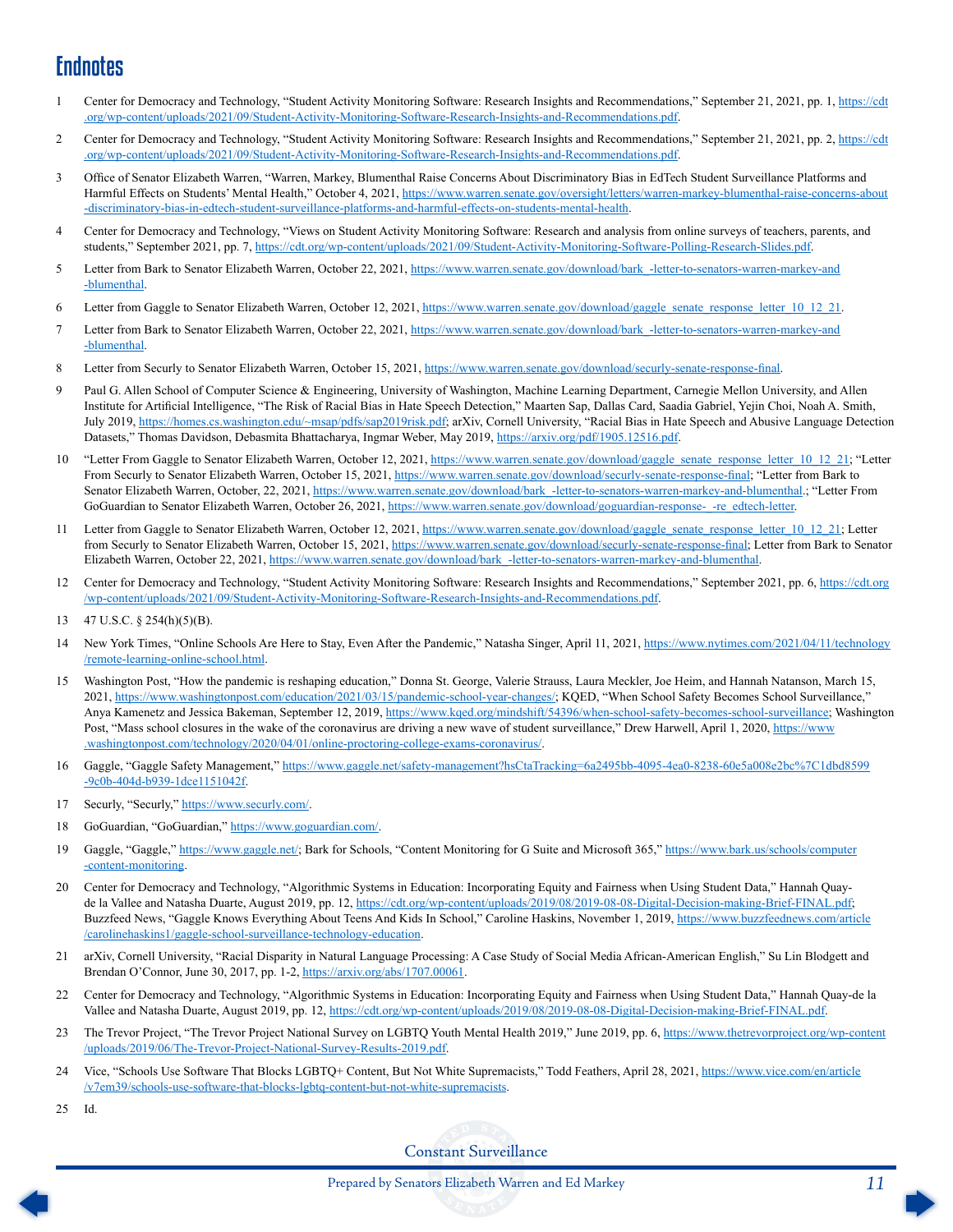- <span id="page-11-0"></span>[26](#page-4-0) The Southerner, "Gaggle: MPS's new student surveillance software brings possible protection and danger," Khayaal Desai-Hunt, March 14, 2021, [https://www](https://www.shsoutherner.net/features/2021/03/14/gaggle-mpss-new-student-surveillance-software-brings-possible-protection-and-danger/). .shsoutherner.net/features/2021/03/14[/gaggle-mpss-new-student-surveillance-software-brings-possible-protection-and-danger/.](https://www.shsoutherner.net/features/2021/03/14/gaggle-mpss-new-student-surveillance-software-brings-possible-protection-and-danger/)
- [27](#page-4-0)
- [28](#page-4-0) Office of Senator Elizabeth Warren, "Warren, Markey, Blumenthal Raise Concerns About Discriminatory Bias in EdTech Student Surveillance Platforms and Harmful Effects on Students' Mental Health," October 4, 2021, [https://www.warren.senate.gov/oversight/letters/warren-](https://www.warren.senate.gov/oversight/letters/warren-markey-blumenthal-raise-concerns-about-discriminatory-bias-in-edtech-student-surveillance-platforms-and-harmful-effects-on-students-mental-health)markey-blumenthal-raise-concerns-about [-discriminatory-bias-in-edtech-student-surveillance-platforms-and-harmful-effects-on-students-mental-health.](https://www.warren.senate.gov/oversight/letters/warren-markey-blumenthal-raise-concerns-about-discriminatory-bias-in-edtech-student-surveillance-platforms-and-harmful-effects-on-students-mental-health)
- [29](#page-4-0) Center for Democracy and Technology, "Student Activity Monitoring Software: Research Insights and Recommendations," September 21, 2021, pp. 2, [https://cdt](https://cdt.org/wp-content/uploads/2021/09/Student-Activity-Monitoring-Software-Research-Insights-and-Recommendations.pdf) [.org/wp-content/uploads/2021/09/Student-Activity-Monitoring-Software-Research-Insights-and-Recommendations.pdf.](https://cdt.org/wp-content/uploads/2021/09/Student-Activity-Monitoring-Software-Research-Insights-and-Recommendations.pdf)
- [30](#page-4-0) Letter from Gaggle to Senator Elizabeth Warren, October 12, 2021, [https://www.warren.senate.gov/download/gaggle\\_senate\\_response\\_letter\\_10\\_12\\_21;](https://www.warren.senate.gov/download/gaggle_senate_response_letter_10_12_21) Letter from GoGuardian to Senator Elizabeth Warren, October 26, 2021, https://www.warren.senate.gov/download/goguardian-response--re\_edtech-letter.
- [31](#page-4-0) Center for Democracy and Technology, "Views on Student Activity Monitoring Software," September 2021, pp. 7, [https://cdt.org/wp-content/uploads/2021/09](https://cdt.org/wp-content/uploads/2021/09/Student-Activity-Monitoring-Software-Polling-Research-Slides.pdf) [/Student-Activity-Monitoring-Software-](https://cdt.org/wp-content/uploads/2021/09/Student-Activity-Monitoring-Software-Polling-Research-Slides.pdf)Polling-Research-Slides.pdf.
- [32](#page-4-0) arXiv, Cornell University, "Racial Disparity in Natural Language Processing: A Case Study of Social Media African-American English," Su Lin Blodgett and Brendan O'Connor, June 30, 2017, pp. 1-2, <https://arxiv.org/abs/1707.00061>.
- [33](#page-4-0) Center for Democracy and Technology, "Algorithmic Systems in Education: Incorporating Equity and Fairness when Using Student Data," Hannah Quay-de la Vallee and Natasha Duarte, August 2019, pp. 12, [https://cdt.org/wp-content/uploads/2019/08/2019-08-08-Digital-Decision-](https://cdt.org/wp-content/uploads/2019/08/2019-08-08-Digital-Decision-making-Brief-FINAL.pdf)making-Brief-FINAL.pdf.
- [34](#page-4-0) Al.com, "Huntsville schools paid \$157,000 for former FBI agent, social media monitoring led to 14 expulsions," Challen Stephens, March 6, 2019, [https://www.al](https://www.al.com/news/huntsville/2014/11/huntsville_schools_paid_157100.html) .com/news/huntsville/2014[/11/huntsville\\_schools\\_paid\\_157100.html.](https://www.al.com/news/huntsville/2014/11/huntsville_schools_paid_157100.html)
- [35](#page-4-0) Id.
- [36](#page-4-0) Bloomberg Government, "Big Teacher Is Watching: Spyware Business Sneaks Into Schools," Priya Anand and Mark Bergen, October 28, 2021, [https://news](https://news.bloomberglaw.com/privacy-and-data-security/big-teacher-is-watching-spyware-business-sneaks-into-schools) [.bloomberglaw.com/privacy-and-data-security/big-teacher-is-watching-spyware-business-](https://news.bloomberglaw.com/privacy-and-data-security/big-teacher-is-watching-spyware-business-sneaks-into-schools)sneaks-into-schools.
- [37](#page-4-0) Washington Post, "Racial disparities in school discipline are growing, federal data show," Moriah Balingit, April 24, 2018, [https://www.washingtonpost.com/local](https://www.washingtonpost.com/local/education/racial-disparities-in-school-discipline-are-growing-federal-data-shows/2018/04/24/67b5d2b8-47e4-11e8-827e-190efaf1f1ee_story.html) [/education/racial-disparities-in-school-discipline-are-growingfederal-data-shows/2018/](https://www.washingtonpost.com/local/education/racial-disparities-in-school-discipline-are-growing-federal-data-shows/2018/04/24/67b5d2b8-47e4-11e8-827e-190efaf1f1ee_story.html)04/24/67b5d2b8-47e4-11e8-827e-190efaf1f1ee\_story.html.
- [38](#page-5-0) Letter from GoGuardian to Senator Elizabeth Warren, October 26, 2021, https://www.warren.senate.gov/download/goguardian-response--re\_edtech-letter.
- [39](#page-5-0) Id.
- [40](#page-5-0) Id.
- [41](#page-5-0) Letter from Bark to Senator Elizabeth Warren, October 22, 2021, [https://www.warren.senate.gov/download/](https://www.warren.senate.gov/download/bark_-letter-to-senators-warren-markey-and-blumenthal)bark -letter-to-senators-warren-markey-and-blumenthal; Letter from Gaggle to Senator Elizabeth Warren, October 12, 2021, https://www.warren.senate.gov/download/gaggle\_senate\_response\_letter\_10\_12\_21.
- [42](#page-5-0) Letter from Bark to Senator Elizabeth Warren, October 22, 2021, [https://www.warren.senate.gov/download/](https://www.warren.senate.gov/download/bark_-letter-to-senators-warren-markey-and-blumenthal)bark\_-letter-to-senators-warren-markey-and [-blumenthal.](https://www.warren.senate.gov/download/bark_-letter-to-senators-warren-markey-and-blumenthal)
- [43](#page-5-0) Letter from Gaggle to Senator Elizabeth Warren, October 12, 2021, https://www.warren.senate.gov/download/gaggle\_senate\_response\_letter\_10\_12\_21.
- [44](#page-5-0) Letter from Bark to Senator Elizabeth Warren, October 22, 2021, [https://www.warren.senate.gov/download/](https://www.warren.senate.gov/download/bark_-letter-to-senators-warren-markey-and-blumenthal)bark\_-letter-to-senators-warren-markey-and [-blumenthal.](https://www.warren.senate.gov/download/bark_-letter-to-senators-warren-markey-and-blumenthal)
- [45](#page-5-0) Letter from Securly to Senator Elizabeth Warren, October 15, 2021, [https://www.warren.senate.gov/download/securly-senate-response-](https://www.warren.senate.gov/download/securly-senate-response-final)final.
- [46](#page-5-0) Center for Democracy and Technology, "Navigating the New Normal: Ensuring Equitable and Trustworthy EdTech for the Future", November 2021, [https://cdt](https://cdt.org/wp-content/uploads/2021/11/CDT-Civic-Tech-Research-Online-Learning-Report-Final.pdf) [.org/wp-content/uploads/2021/11/CDT-Civic-Tech-Research-Online-Learning-Report-Final.pdf.](https://cdt.org/wp-content/uploads/2021/11/CDT-Civic-Tech-Research-Online-Learning-Report-Final.pdf)
- [47](#page-5-0) Brookings, "A better path forward for criminal justice: Reconsidering police in schools," Ryan King and March Schindler, April 2021, [https://www.](https://www.brookings.edu/research/a-better-path-forward-for-criminal-justice-reconsidering-police-in-schools/)brookings [.edu/research/a-better-path-forward-for-criminal-](https://www.brookings.edu/research/a-better-path-forward-for-criminal-justice-reconsidering-police-in-schools/)justice-reconsidering-police-in-schools/; New York Times, "Do Police Officers Make Schools Safer or More Dangerous?," Dana Goldstein, October 28, 2021, [https://www.nytimes.com/2020/06/12/us/schools-police-resource-](https://www.nytimes.com/2020/06/12/us/schools-police-resource-officers.html)officers.html.
- [48](#page-5-0) Education Week, "School Resource Officers (SROs) Explained," Stephen Sawchuck, November 16, 2021, https://www.edweek[.org/leadership/school-resource](https://www.edweek.org/leadership/school-resource-officer-sro-duties-effectiveness#:~:text=A%20school%20resource%20officer%20is,restraints%20like%20handcuffs%20as%20well) -officer-sro-duties-effectiveness#:~:text=A%20school%20resource%20officer%20is,restraints%20like[%20handcuffs%20as%20well.](https://www.edweek.org/leadership/school-resource-officer-sro-duties-effectiveness#:~:text=A%20school%20resource%20officer%20is,restraints%20like%20handcuffs%20as%20well)
- [49](#page-5-0) Tweet by Ryan Dorsey, September 29, 2021, https://twitter.com/ElectRyanDorsey/status/1443369691351760897?s=20&t=Yv-[XMbTWuWLUY5TfGs9GhQ](https://twitter.com/ElectRyanDorsey/status/1443369691351760897?s=20&t=Yv-XMbTWuWLUY5TfGs9GhQ).
- [50](#page-5-0) Tweet by Baltimore City Public Schools, September 30, 202, https://twitter.com/BaltCitySchools/status/[1443613938000793603](https://twitter.com/BaltCitySchools/status/1443613938000793603?s=20&t=S94-eiTMIseA52KEnnFD5g)?s=20&t=S94 -[eiTMIseA52KEnnFD5g](https://twitter.com/BaltCitySchools/status/1443613938000793603?s=20&t=S94-eiTMIseA52KEnnFD5g).
- [51](#page-5-0) The Real News Network, "Cops in Baltimore Schools are Monitoring Students' Laptops," Jaisal Noor, October 4, 2021, [https://therealnews.com/cops-in-baltimore](https://therealnews.com/cops-in-baltimore-schools-are-monitoring-students-laptops) [-schools-are-monitoring-students-laptops.](https://therealnews.com/cops-in-baltimore-schools-are-monitoring-students-laptops)
- [52](#page-5-0) Baltimore Sun, "Baltimore City student laptops are monitored for mentions of suicide. Sometimes, the police are called.," Liz Bowie, October 12, 2021, [https://](https://www.baltimoresun.com/education/bs-md-laptops-monitoring-20211012-a2j3vsytijhhjj36n57ri5zdhi-story.html) [www.baltimoresun.com/education/bs-md-laptops-monitoring-20211012-](https://www.baltimoresun.com/education/bs-md-laptops-monitoring-20211012-a2j3vsytijhhjj36n57ri5zdhi-story.html)a2j3vsytijhhjj36n57ri5zdhi-story.html.
- [53](#page-6-0) Letter from GoGuardian to Senator Elizabeth Warren, October 26, 2021, https://www.warren.senate.gov/download/goguardian-response--re\_edtech-letter.
- [54](#page-6-0) Letter from Securly to Senator Elizabeth Warren, October 15, 2021, [https://www.warren.senate.gov/download/securly-senate-response-](https://www.warren.senate.gov/download/securly-senate-response-final)final.
- [55](#page-6-0) Education Week, "Teachers Are Watching Students' Screens During Remote Learning. Is That Invasion of Privacy?" Stephen Sawchuk, April 2, 2021, [https://www](https://www.edweek.org/technology/are-remote-classroom-management-tools-that-let-teachers-see-students-computer-screens-intrusive/2021/04). .edweek[.org/technology/are-remote-classroom-management-tools-that-let-teachers-see-students-computer-screens-intrusive/2021/](https://www.edweek.org/technology/are-remote-classroom-management-tools-that-let-teachers-see-students-computer-screens-intrusive/2021/04)04.

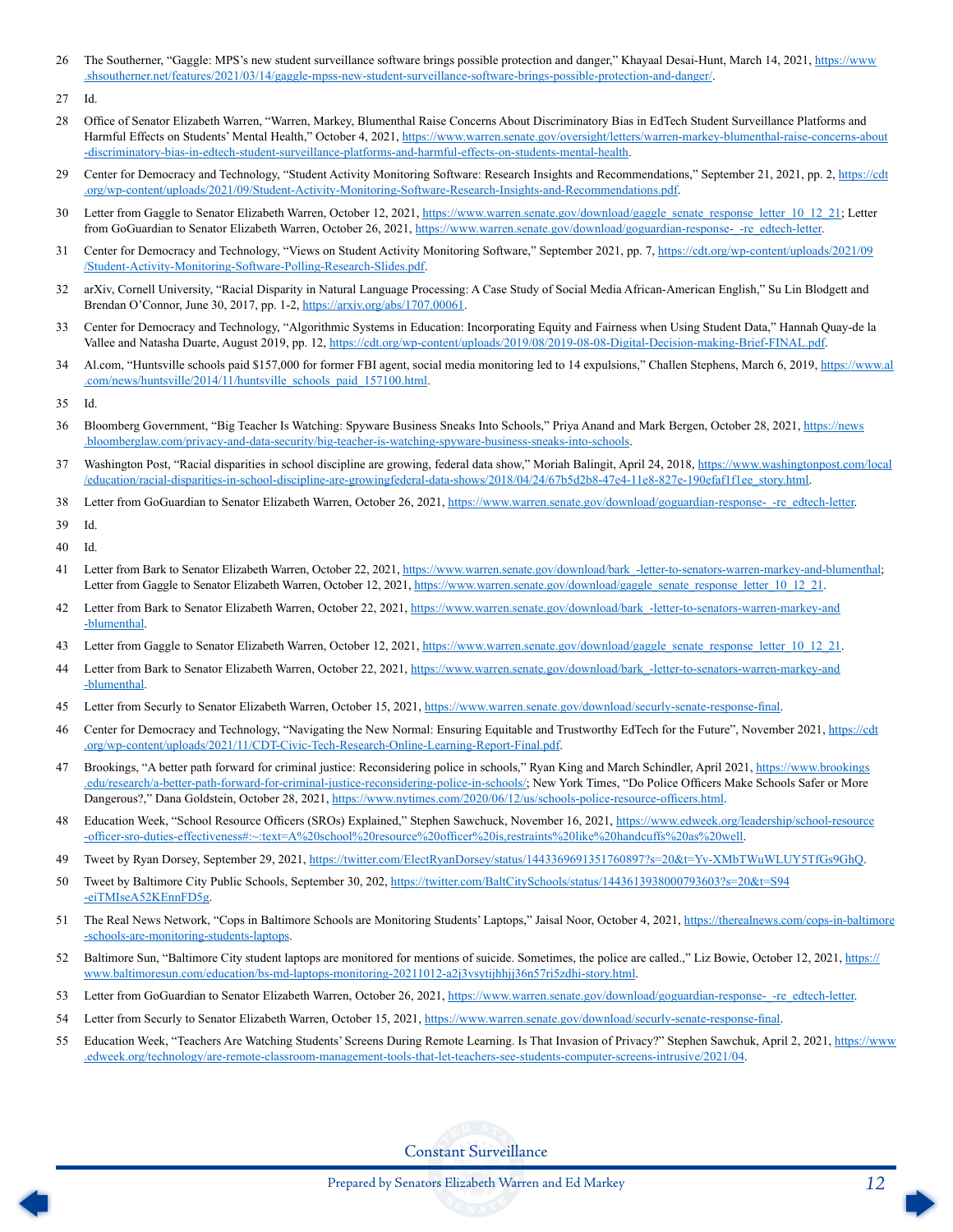- <span id="page-12-0"></span>[56](#page-6-0) "Letter From Gaggle to Senator Elizabeth Warren, October 12, 2021, [https://www.warren.senate.gov/download/gaggle\\_senate\\_response\\_letter\\_10\\_12\\_21;](https://www.warren.senate.gov/download/gaggle_senate_response_letter_10_12_21) "Letter From Securly to Senator Elizabeth Warren, October 15, 2021, [https://www.warren.senate.gov/download/securly-senate-response-](https://www.warren.senate.gov/download/securly-senate-response-final)final; "Letter from Bark to Senator Elizabeth Warren, October, 22, 2021, [https://www.warren.senate.gov/download/](https://www.warren.senate.gov/download/bark_-letter-to-senators-warren-markey-and-blumenthal)bark\_-letter-to-senators-warren-markey-and-blumenthal; "Letter From GoGuardian to Senator Elizabeth Warren, October 26, 2021, https://www.warren.senate.gov/download/goguardian-response--re\_edtech-letter.
- [57](#page-6-0) Letter from Bark to Senator Elizabeth Warren, October 22, 2021, [https://www.warren.senate.gov/download/](https://www.warren.senate.gov/download/bark_-letter-to-senators-warren-markey-and-blumenthal)bark\_-letter-to-senators-warren-markey-and [-blumenthal.](https://www.warren.senate.gov/download/bark_-letter-to-senators-warren-markey-and-blumenthal)
- [58](#page-6-0) Letter from Gaggle to Senator Elizabeth Warren, October 12, 2021, [https://www.warren.senate.gov/download/gaggle\\_senate-response-letter\\_10\\_12\\_21;](https://www.warren.senate.gov/download/gaggle_senate-response-letter_10_12_21) Letter from Securly to Senator Elizabeth Warren, October 15, 2021, [https://www.warren.senate.gov/download/securly-senate-response-](https://www.warren.senate.gov/download/securly-senate-response-final)final; Letter from Bark to Senator Elizabeth Warren, October 22, 2021, [https://www.warren.senate.gov/download/](https://www.warren.senate.gov/download/bark_-letter-to-senators-warren-markey-and-blumenthal)bark -letter-to-senators-warren-markey-and-blumenthal; Letter from GoGuardian to Senator Elizabeth Warren, October 26, 2021, https://www.warren.senate.gov/download/goguardian-response- -re\_edtech-letter.
- [59](#page-6-0) Letter from GoGuardian to Senator Elizabeth Warren, October 26, 2021, [https://www.warren.senate.gov/download/goguardian-response-\\_-re\\_edtech-letter.](https://www.warren.senate.gov/download/goguardian-response-_-re_edtech-letter)
- [60](#page-6-0) Letter from GoGuardian to Senator Elizabeth Warren, October 26, 2021, https://www.warren.senate.gov/download/goguardian-response--re\_edtech-letter.
- [61](#page-6-0) Letter from Securly to Senator Elizabeth Warren, October 15, 2021, [https://www.warren.senate.gov/download/securly-senate-response-](https://www.warren.senate.gov/download/securly-senate-response-final)final.
- [62](#page-6-0) Id.
- [63](#page-6-0) NPR, "Remote learning ushered in a new era of online academic surveillance. What's next?," January 12, 2022, 25:50, [https://the1a.org/segments/remote-learning](https://the1a.org/segments/remote-learning-ushered-in-a-new-era-of-online-academic-surveillance-whats-next/) [-ushered-in-a-new-era-of-online-academic-surveillance-whats-next/](https://the1a.org/segments/remote-learning-ushered-in-a-new-era-of-online-academic-surveillance-whats-next/).
- [64](#page-6-0) Letter from Gaggle to Senator Elizabeth Warren, October 12, 2021, https://www.warren.senate.gov/download/gaggle\_senate\_response\_letter\_10\_12\_21.
- [65](#page-6-0) Letter from Gaggle to Senator Elizabeth Warren, October 12, 2021, [https://www.warren.senate.gov/download/gaggle\\_senate\\_response\\_letter\\_10\\_12\\_21;](https://www.warren.senate.gov/download/gaggle_senate_response_letter_10_12_21) Letter from Securly to Senator Elizabeth Warren, October 15, 2021, [https://www.warren.senate.gov/download/securly-senate-response-](https://www.warren.senate.gov/download/securly-senate-response-final)final; Letter from Bark to Senator Elizabeth Warren, October 22, 2021, [https://www.warren.senate.gov/download/](https://www.warren.senate.gov/download/bark_-letter-to-senators-warren-markey-and-blumenthal)bark\_-letter-to-senators-warren-markey-and-blumenthal; Letter from GoGuardian to Senator Elizabeth Warren, October 26, 2021, https://www.warren.senate.gov/download/goguardian-response--re\_edtech-letter.
- [66](#page-7-0) Id.
- [67](#page-7-0) Paul G. Allen School of Computer Science & Engineering, University of Washington, Machine Learning Department, Carnegie Mellon University, and Allen Institute for Artificial Intelligence, "The Risk of Racial Bias in Hate Speech Detection," Maarten Sap, Dallas Card, Saadia Gabriel, Yejin Choi, Noah A. Smith, July 2019, [https://homes.cs.washington.edu/~msap/pdfs/](https://homes.cs.washington.edu/~msap/pdfs/sap2019risk.pdf)sap2019risk.pdf; arXiv, Cornell University, "Racial Bias in Hate Speech and Abusive Language Detection Datasets," Thomas Davidson, Debasmita Bhattacharya, Ingmar Weber, May 2019, [https://arxiv.org/pdf/1905.12516.pdf.](https://arxiv.org/pdf/1905.12516.pdf)
- [68](#page-7-0) Paul G. Allen School of Computer Science & Engineering, University of Washington, Machine Learning Department, Carnegie Mellon University, and Allen Institute for Artificial Intelligence, "The Risk of Racial Bias in Hate Speech Detection," Maarten Sap, Dallas Card, Saadia Gabriel, Yejin Choi, Noah A. Smith, July 2019, pp. 4, [https://homes.cs.washington.edu/~msap/pdfs/](https://homes.cs.washington.edu/~msap/pdfs/sap2019risk.pdf)sap2019risk.pdf.
- [69](#page-7-0) arXiv, Cornell University, "Racial Bias in Hate Speech and Abusive Language Detection Datasets," Thomas Davidson, Debasmita Bhattacharya, Ingmar Weber, May 2019, <https://arxiv.org/pdf/1905.12516.pdf>.
- [70](#page-7-0) Center for Democracy and Technology, "Student Activity Monitoring Software: Research Insights and Recommendations," September 2021, pp. 5, [https://cdt.org](https://cdt.org/wp-content/uploads/2021/09/Student-Activity-Monitoring-Software-Research-Insights-and-Recommendations.pdf) [/wp-content/uploads/2021/09/Student-Activity-Monitoring-Software-Research-Insights-and-Recommendations.pdf](https://cdt.org/wp-content/uploads/2021/09/Student-Activity-Monitoring-Software-Research-Insights-and-Recommendations.pdf).
- [71](#page-7-0) Center for Democracy and Technology, "Student Activity Monitoring Software: Research Insights and Recommendations," September 2021, pp. 6, [https://cdt.org](https://cdt.org/wp-content/uploads/2021/09/Student-Activity-Monitoring-Software-Research-Insights-and-Recommendations.pdf) [/wp-content/uploads/2021/09/Student-Activity-Monitoring-Software-Research-Insights-and-Recommendations.pdf](https://cdt.org/wp-content/uploads/2021/09/Student-Activity-Monitoring-Software-Research-Insights-and-Recommendations.pdf).
- [72](#page-7-0) Letter from Gaggle to Senator Elizabeth Warren, October 12, 2021, https://www.warren.senate.gov/download/gaggle\_senate\_response\_letter\_10\_12\_21; Letter from Securly to Senator Elizabeth Warren, October 15, 2021, [https://www.warren.senate.gov/download/securly-senate-response-](https://www.warren.senate.gov/download/securly-senate-response-final)final; Letter from Bark to Senator Elizabeth Warren, October 22, 2021, [https://www.warren.senate.gov/download/](https://www.warren.senate.gov/download/bark_-letter-to-senators-warren-markey-and-blumenthal)bark\_-letter-to-senators-warren-markey-and-blumenthal.
- [73](#page-7-0) Letter from Bark to Senator Elizabeth Warren, October 22, 2021, [https://www.warren.senate.gov/download/](https://www.warren.senate.gov/download/bark_-letter-to-senators-warren-markey-and-blumenthal)bark\_-letter-to-senators-warren-markey-and [-blumenthal.](https://www.warren.senate.gov/download/bark_-letter-to-senators-warren-markey-and-blumenthal)
- [74](#page-7-0) Letter from Gaggle to Senator Elizabeth Warren, October 12, 2021, https://www.warren.senate.gov/download/gaggle\_senate\_response\_letter\_10\_12\_21.
- [75](#page-7-0) Letter from Securly to Senator Elizabeth Warren, October 15, 2021, [https://www.warren.senate.gov/download/securly-senate-response-](https://www.warren.senate.gov/download/securly-senate-response-final)final.
- [76](#page-7-0) Letter from Bark to Senator Elizabeth Warren, October 22, 2021, [https://www.warren.senate.gov/download/](https://www.warren.senate.gov/download/bark_-letter-to-senators-warren-markey-and-blumenthal)bark -letter-to-senators-warren-markey-and [-blumenthal](https://www.warren.senate.gov/download/bark_-letter-to-senators-warren-markey-and-blumenthal); Letter from Securly to Senator Elizabeth Warren, October 15, 2021, [https://www.warren.senate.gov/download/securly-senate-response-](https://www.warren.senate.gov/download/securly-senate-response-final)final.
- [77](#page-7-0) Letter from GoGuardian to Senator Elizabeth Warren, October 26, 2021, https://www.warren.senate.gov/download/goguardian-response--re\_edtech-letter.
- [78](#page-7-0) Id.
- [79](#page-7-0) Id.
- [80](#page-8-0) Center for Democracy and Technology, "Student Activity Monitoring Software: Research Insights and Recommendations," September 2021, [https://cdt.org/wp](https://cdt.org/wp-content/uploads/2021/09/Student-Activity-Monitoring-Software-Research-Insights-and-Recommendations.pdf) [-content/uploads/2021/09/Student-Activity-Monitoring-Software-Research-Insights-and-Recommendations.pdf](https://cdt.org/wp-content/uploads/2021/09/Student-Activity-Monitoring-Software-Research-Insights-and-Recommendations.pdf).
- [81](#page-8-0) Center for Democracy and Technology, "CDT Original Research Examines Privacy Implications of School-Issued Devices and Student Activity Monitoring Software," September 21, 2021, [https://cdt.org/insights/cdt-original-research-examines-privacy-implications-of-school-issued-devices-and-student-activity](https://cdt.org/insights/cdt-original-research-examines-privacy-implications-of-school-issued-devices-and-student-activity-monitoring-software/) [-monitoring-software/.](https://cdt.org/insights/cdt-original-research-examines-privacy-implications-of-school-issued-devices-and-student-activity-monitoring-software/)
- [82](#page-8-0) Center for Democracy and Technology, "Student Activity Monitoring Software: Research Insights and Recommendations," September 2021, [https://cdt.org/wp](https://cdt.org/wp-content/uploads/2021/09/Student-Activity-Monitoring-Software-Research-Insights-and-Recommendations.pdf) [-content/uploads/2021/09/Student-Activity-Monitoring-Software-Research-Insights-and-Recommendations.pdf](https://cdt.org/wp-content/uploads/2021/09/Student-Activity-Monitoring-Software-Research-Insights-and-Recommendations.pdf).
- [83](#page-8-0) Education Week, "Teachers Are Watching Students' Screens During Remote Learning. Is That Invasion of Privacy?," Stephen Sawchuk, April 2, 2021, [https://](https://www.edweek.org/technology/are-remote-classroom-management-tools-that-let-teachers-see-students-computer-screens-intrusive/2021/04) www.edweek[.org/technology/are-remote-classroom-management-tools-that-let-teachers-see-students-computer-screens-intrusive/2021/](https://www.edweek.org/technology/are-remote-classroom-management-tools-that-let-teachers-see-students-computer-screens-intrusive/2021/04)04.